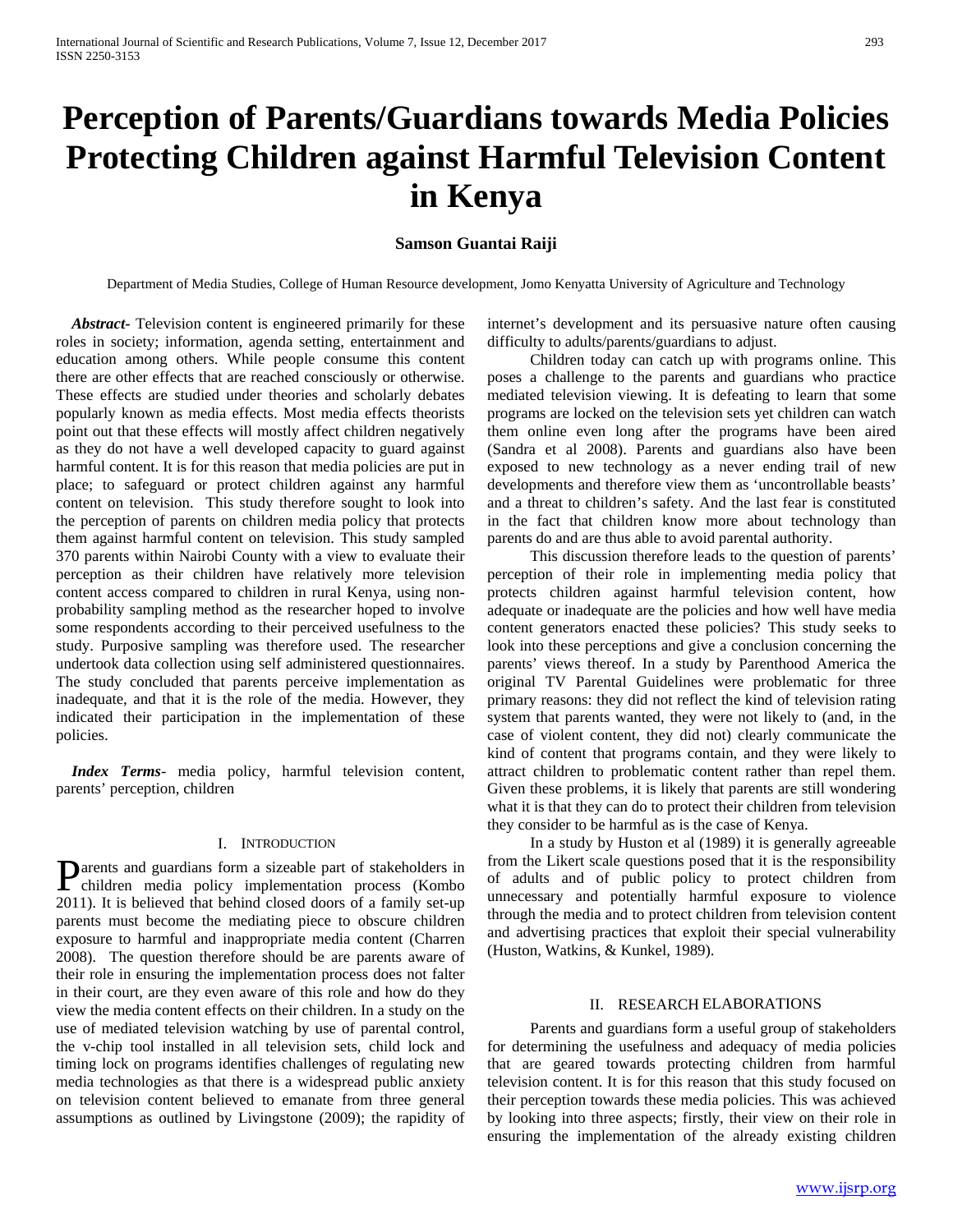media policies, secondly their perception on the role of media in implementation and thirdly, the adequacy or inadequacy of these media policies protecting children against harmful television content.

 Nairobi was identified and used for study as most households and children have access to television sets and other devices that allow for the transmission of television content. Theoretically, this study was founded of the Theory of Implementation with complements from Cultivation theory. This is because the study was looking at the implementation of media policy in Kenya as well as the media effects of television viewing amongst children.

 This study adopted the descriptive research design as it allows for the reporting of issues as they are Kothari (1990). The population for this study was all parents and guardians residing in Nairobi who also have access to television sets in their households or other social settings.

 A sample was derived using the non-probability sampling method as it aims to be theoretically representative of the study population by maximizing the scope and range of variation of the study (Kombo et al 2011).

#### III. FINDINGS

 A likert-scale was developed to guide the respondents on various perceptional issues relating to the role of parents in implementation of children media policy, the role of media houses in implementation of media policy and adequacy or inadequacy of media policy on children programs. Below is a reflection of their responses

| Terception of parents towards children inequal policy implementation  |           |      |          |              |           |
|-----------------------------------------------------------------------|-----------|------|----------|--------------|-----------|
|                                                                       | <b>SD</b> | D    | N        | $\mathbf{A}$ | <b>SA</b> |
| I participate in children media policy implementation                 | 22        | 8    | 98       | 201          | 41        |
|                                                                       | 5.9       | 2.2  | 26.5     | 54.3         | 11.1      |
| Children media policy in Kenya involves all stakeholders              | 193       | 97   | 40       | 21           | 19        |
|                                                                       | 52.2      | 26.2 | 10.8     | 5.7          | 5.1       |
| Children media policies are implemented adequately                    | 107       | 98   | 10       | 140          | 15        |
|                                                                       | 28.9      | 26.5 | 2.7      | 37.8         | 4.1       |
| Children media policy is effective in its objective                   | 94        | 81   | $\Omega$ | 98           | 97        |
|                                                                       | 25.4      | 21.9 | 0.0      | 26.5         | 26.2      |
| Children media policy in kenya is adequate                            | 8         | 90   | 14       | 99           | 69        |
|                                                                       | 2.2       | 24.3 | 3.8      | 26.8         | 18.6      |
| Children media policy implementation is a role of the media<br>owners | 72        | 42   | 16       | 106          | 134       |
|                                                                       | 19.5      | 11.4 | 4.3      | 28.6         | 36.2      |

# **Perception of parents towards children media policy implementation**

*Where SD is Strongly Disagree, D is Disagree, N is Neutral or undecided, A is Agree and SA is strongly agree. \*the values below the shaded values are the resultant percentages*

 Respondents accounting for 65% of the sample claimed to participate in children media policy implementation. This accounts for more than two thirds of the respondents. On the role of parents in implementation of children media policy, more than half of respondents reflected that they participate actively; 54%. However, just about the same figure strongly disagreed that children media policy involves all stakeholders in its implementation.

 Concerning adequacy or inadequacy of children media policy implementation 50% felt that it is inadequate while the rest agreed to its adequacy. As a role of the media owners, 65% of respondents felt that implementation is squarely a role of the media owners while 35% disagreed. Notably on participation and on involvement of all the stakeholders in children media policy, the numbers of those that were neutral or did not have a view was at 26.5% and 11 percent respectively. This points on the need to enhance participation and to educate the parents on their role as stakeholders as well in the media policy process.

 According to Davis (1995) the primary caregivers to children are supposed to be parents/guardians. However due to the socio-economic settings of most households mostly a phenomenon in the urban settings like Nairobi, parents have passed down this role to other persons. Buckingham (2001) observes that children have been left at home on their own. She refers to this as the making of a social problem. Most parents have had little to no time to instruct, guide or even participate in media contexts. This study however depicts a picture contrary to that as most parents believe that they have been involved in the children media policy implementation process.

 There also were mixed observations on the issue of who, relative to parents, is responsible for implementation of children media policy whereby, none of the covariate variables (government and its agencies, children rights bodies or consumer rights bodies) had statistical significant parameters. In other